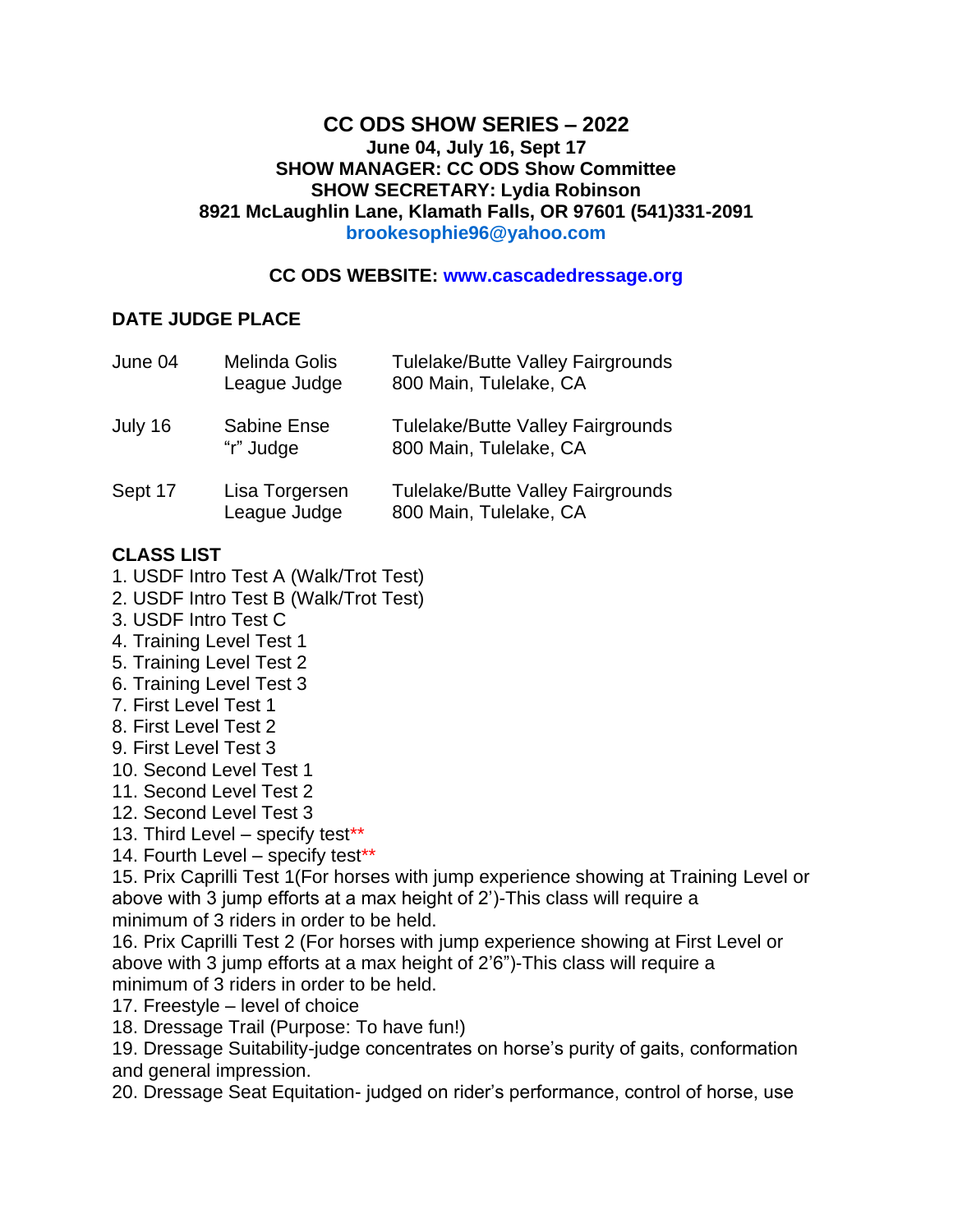of riding aids, correct form, cleanliness and polish of horse, rider, and equipment.

21. 2018 United States Eventing Association Dressage Tests-Please specify test and level on entry form.

If you are interested in class 19 or 20 please let the show secretary know and she will discuss the availability of these classes with the judge for that show.

# **Western Dressage CLASS LIST**

Please go to the website below and add the class/classes you would like to enter on the entry form. You can also download the tests at www.usef.org website. Search Western Dressage Tests and they are available there to download and/or print. If you need help with this please contact Lydia Robinson, Schooling Show Secretary.

## **Show info:**

**SEE WEBSITE OR CALL/EMAIL SECTY FOR JUDGE AND/OR LOCATION IF NOT SHOWN**

**SPECIFY WHETHER RIDING OPEN, JUNIOR, 4-H/PONY CLUB FOR EACH TEST RIDDEN**

**Same horse/rider combination can enter a class only once.**

**A horse can be shown in a maximum of three classes.**

**You do not need to be a member of Oregon Dressage Society or Cascade Chapter in order to show but if you would like to qualify for year-end awards you do need to be a member of the Cascade Chapter of the Oregon Dressage Society. \*\*Third level & above rides are not eligible for ODS League Show awards**.

**LEVELS:** Intro through Fourth level Traditional Dressage.

Intro through Level 3 Western Dressage.

Beginner Novice through Intermediate Dressage.

1. **AWARDS:** Ribbons 1st through 6th place. Scores will count toward CC ODS year end awards for CC ODS members. A horse/rider combination must compete at a minimum of 3 shows to be eligible for year-end awards. League shows approved for year-end ODS state awards**\*\***.

2. **ENTRIES:** Fees: \$30.00 per class for Adults and \$25.00 for Juniors. Enclose copy of ODS card with entry. Entries should be mailed before closing date to Show Secretary. **Closing Date is a week before the show.**

**Please note: For League shows on entry sheet - \$1.00 per ride for ODS awards.** Late entries or entries that are received after the closing date, a **\$10.00** charge per entry **will** apply in addition to all other fees. **Closing date will be 1 week prior to show date.**

**RIDE TIMES:** will be emailed or phoned. Classes could be scheduled out of order. **STABLING:** Contact the Tulelake Fairgrounds for arrangements office at 530-667-5312 or Contact the Klamath County Fairgrounds for arrangements at 541-883-3796 **DIRECTIONS:** Will be available on the website.

**FOOTING:** Grass for warm-up and competition.

**CONCESSIONS:** Please plan to bring your lunch.